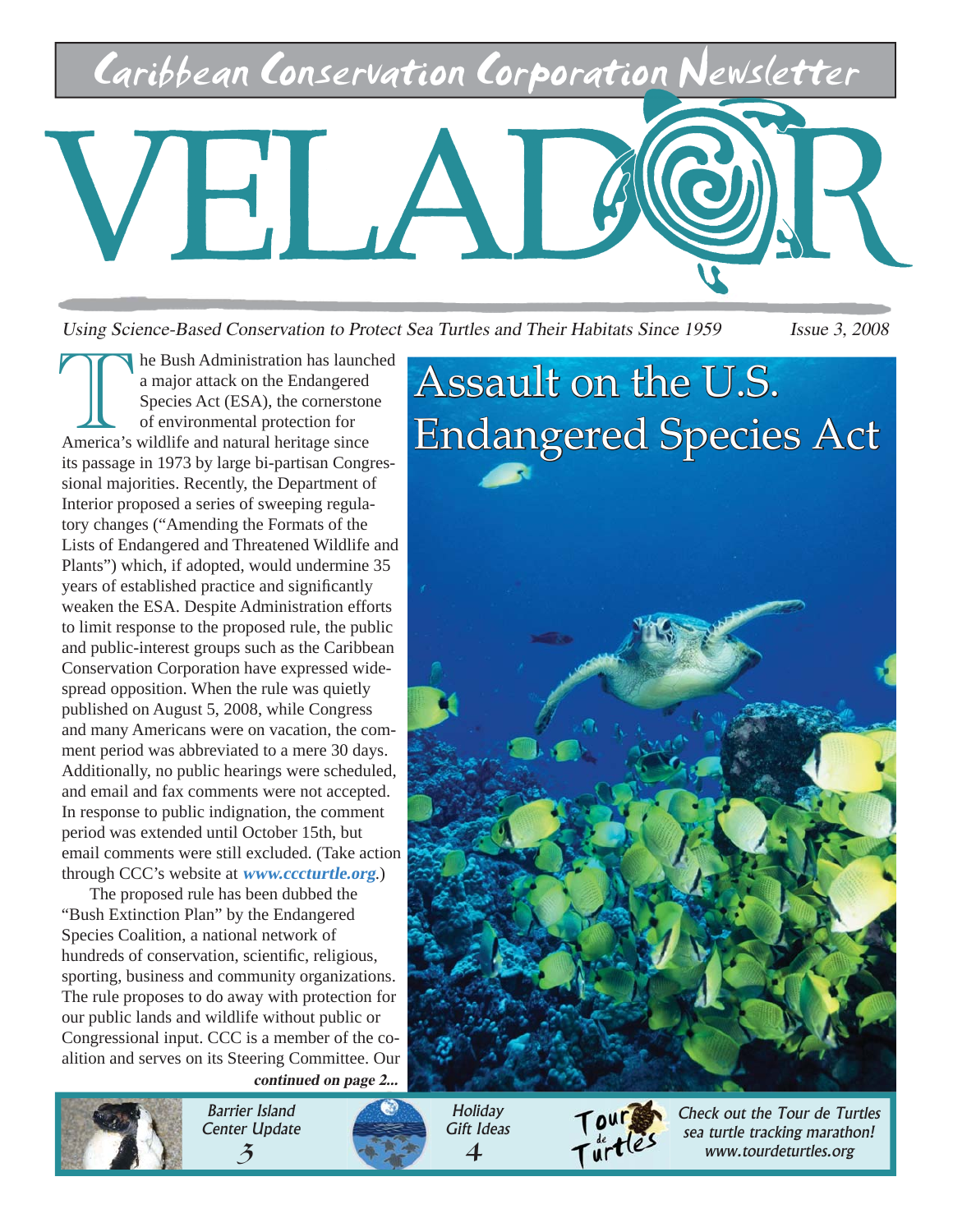

### **...from cover**

specific interest in sea turtle conservation is coupled with our support for science-based environmental protection benefiting all of America's natural heritage, wildlife and habitat.

Rather than enhancing the lists of Endangered and Threatened species as stated, the proposed rule would 1) weaken listing of endangered species and habitat protection; 2) remove scientific consultation by qualified Agency biologists; and 3) eliminate government responsibilities to protect species from the effects of global warming.

ESA requires that decisions involving endangered species must be based on the best available science. For 35 years the system has worked well as federal biologists have made decisions on federal and private actions and their effects on endangered species. However, under the proposed Bush administration changes, federal decision-making would be put in the hands of the agencies themselves, creating a conflict of interest. By removing the current system of checks and balances, this change would exclude thousands of federal activities from scientific review. The recent scandal at the Department of Interior involving political appointees who overturned the findings of government scientists on endangered species reveals the importance of independent scientific review.

Habitat protection is key to endangered species protection. The proposed rule would limit protection to habitat currently occupied by a listed species, excluding protections for historical habitat. This would cre-

ate significant obstacles to species recovery and put small populations at greater risk.

Climate change already is a threat to many species and their habitats, and this situation will become worse in the years ahead. As America's premier legislation for

endangered wildlife and plants, the ESA is an important tool for addressing these threats. Nevertheless, the proposed rule would remove the government's responsibilities to protect species from the effects of climate change. Earlier this year the Congress considered but did not pass climate change legislation, that included significant support for endangered species. This issue will remain a major interest for many members of Congress and at some point the United States will enact legislation to address the effects of climate change. We need a strong ESA to ensure endangered species can be protected when that legislation is passed.

Less than six months ago, the Bush Administration announced it would not undertake any significant rule-making during its last months in office, so many individuals and organizations have been surprised by this turn of events. The explanation may lie in what Leda Huta, the Executive Director of the Endangered Species Coalition, describes as "a last minute give away to [Administration] friends in the oil, mining, logging and development industries." CCC and other groups want the rule to be withdrawn.

Your continuing support ensures that CCC's experienced biologists and policy experts are doing everything possible to defend the ESA and defeat dangerous proposals such as this. We will keep our readers apprised of developments in future issues of the Velador and on our website at **www.cccturtle.org**.

> **By Marydele Donnelly** Director of International Policy

### VELADOR {bel.a.dor}

 In Caribbean cultures, **Velador** translates as "one who stands vigil" — originally referring to turtle and egg harvesters who waited at night for turtles to come ashore. Now CCC claims this title for its newsletter, and around the Caribbean, CCC's researchers and volunteers are replacing poachers as the new veladors.

 The **Velador** is published for members and supporters of the nonprofit **Caribbean Conservation Corporation** and its **Sea Turtle Survival League** program.

 CCC is dedicated to the conservation of sea turtles through research, advocacy, education and the protection of the habitats upon which they depend.

#### Executive Director **David Godfrey**

Director of International Policy **Marydele Donnelly**

> Scientific Director **Dr. Emma Harrison**

Outreach & Field Programs Coordinator **Dan Evans**

> Policy Coordinator **Gary Appelson**

Costa Rica Director **Roxana Silman**

**Controller Pat McCloskey**

**Office Manager Kim Allen**

Membership Coordinator **Kimberly Johnson**

Communications Coordinator **Rocio Johnson**

Barrier Island Ecosystem Center Manager of Education & Volunteers **Leslie Sprague**

> Accounting Assistant **Audrey Kennedy**

Membership Assistant **Merna Wimsatt**

Tortuguero Field Coordinators **Dagnia Nolasco and Xavier Debade**

Tortuguero Visitor Center Coordinator **Marisela Estrada**

Chiriquí Beach Field Coordinator **Cristina Ordoñez**

San José Office Assistant **Maria Laura Castro**

**Caribbean Conservation Corporation** 4424 NW 13th Street, Suite B-11 Gainesville, Florida 32609 Phone: (352) 373-6441 Fax: (352) 375-2449 E-mail: ccc@cccturtle.org Website: www.cccturtle.org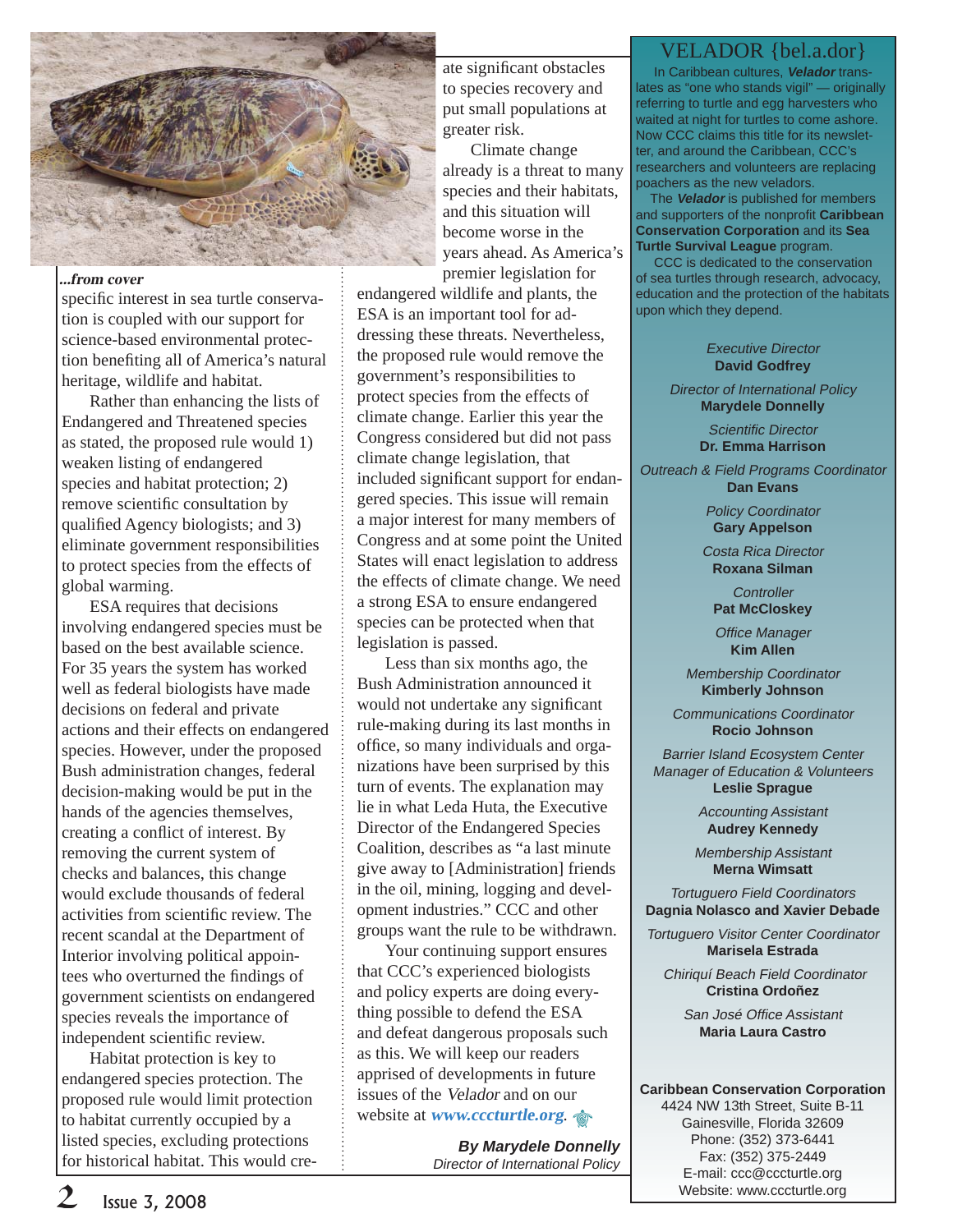## Barrier Island Center Update

## Barrier Island Center's Eco-Explorer Summer Program

he Barrier Island Sanctuary Management and Education Center (BIC) is an educational center located in the heart of the Archie Carr Refuge in Florida, a major nesting site for sea turtles. Through a partnership with the Brevard County Environmentally Endangered Lands Program, Caribbean Conservation Corporation manages and conducts educational programs offered at the BIC.

This summer, the BIC was abuzz with 40 "Eco-Explorers" from Georgia, Tennessee and Florida. Each week during July, 10 Eco-Explorers, ranging from grades 3 to 8, learned all about sea turtles, beach and dune ecosystems, the Indian River Lagoon and the native plants and animals that utilize the barrier island and surrounding waters.



Eco-Explorers pull seine nets in the Indian River Lagoon in search of fish, crabs, and other marinelife.

Seeing loggerhead and green turtle tracks in the morning was the highlight of each day. The students would venture onto the observation platform each morning to look for signs that turtles had nested the previous night.

When tracks were spotted, the students would walk down to the beach and learn how to identify which species of sea turtle made the track and whether or not the turtle actually nested. By the end of each week, the Eco-Explorers were "expert" turtle trackers and could identify the species and whether or not she had nested.

The Eco-Explorers learned about native and non-native barrier island plants and what they each contributed to the ecosystem. The students also kept a Field Guide



The Eco-Explorers watch as "Belle o' Brevard" is released as part of CCC's Tour de Turtles.



CCC's Leslie Sprague leads the Eco-Explorers in identifying sea turtle tracks in front of the Barrier Island Center.

throughout the week where they recorded their daily observations along with photos of their journey. The students pulled seine nets through the Indian River Lagoon and found many species of juvenile fish and invertebrates, including hermit crabs, seahorses, puffer fish, pipe fish, pin fish, even a barracuda! On one seine netting trip, students saw a dolphin that was fishing about 20 feet away.

Each day the students collected data on their lunches too – what was reusable, recyclable, compostable, and how much trash was produced. This data was compiled and the students' improvement was recorded throughout the week. The kids learned that they can reduce their contribution to the landfill by paying closer attention to what they pack – reusable plastic containers instead of disposable zip-top bags is an easy one. If each of these students implements this one change and tells their family and friends to do the same, imagine how many plastic bags we can keep out of the environment!

Eco-Explorer Katie Nicholson loved the program so much she returned the following week to volunteer with the camp. "It was the best educational camp I've been to," said Katie.

> Many of the students want to pursue careers in marine biology and it is our hope that this program gave them a sense of the many plants, animals and ecosystems that need their help, as well as the various careers that can encompass these areas. We look forward to holding another Eco-Explorer program next summer!

For more information about the BIC and its programs, visit **www.cccturtle.org/bic.**

> **By Leslie Sprague** BIC Manager of Education